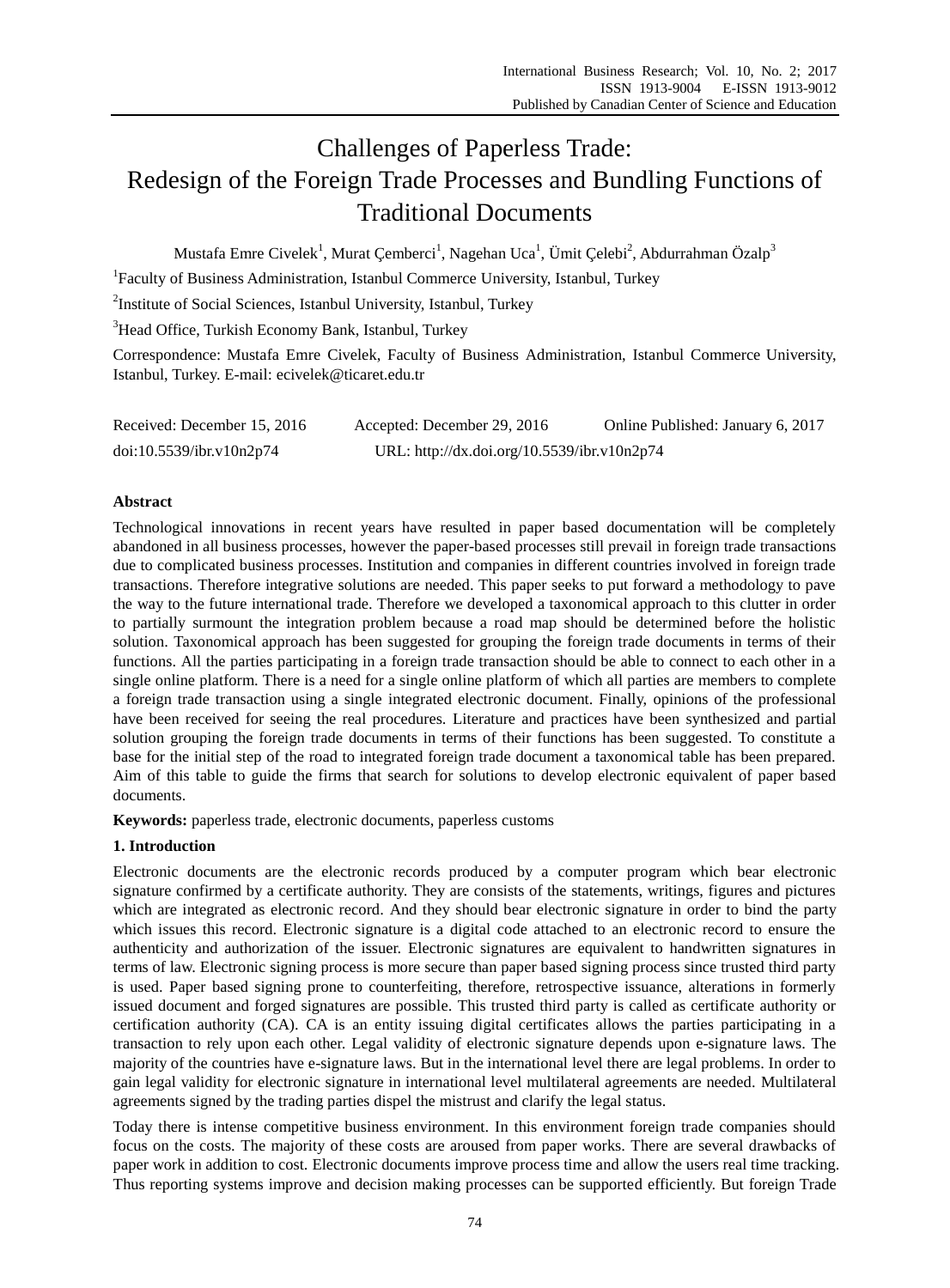processes mostly depends on paper documents. Recently, the dependence on paper based documentation has been resolved only in few segment of foreign trade. For instance, in Turkey, customs declarations are completely issued in electronic environment. Systems such as e-AWB are continuously improving and adopted by some logistics companies. The European Commission has determined strategic goals of e-Custom development in Europe. Strategies focused on three concepts: pan-European interoperability, enabling single window and authorized economic operators (Razmerita & Bjorn-Andersen, 2007).

Despite this progress, paper documents dominate the foreign trade transactions. Many companies are still using paper documents in their foreign trade processes in inefficient manner. Some of these companies are aware of the benefits of electronic documents. Since such change is expensive and need multilateral solutions, they freeze the problem as yet. Institution and companies in different countries should involve in a certain foreign trade transaction. Therefore complicated and multilateral business processes prevent companies from making such changes. International collaboration is required to be able to set up such an internet-based, third-party platform offering integrated documentation for foreign trade. And to establish such infrastructure, state support and involvement of international regulatory institutions are also needed.

#### **2. Methodology**

This paper seeks to put forward a methodology to pave the way to the future international trade. Therefore we developed a taxonomical approach to this clutter in order to partially surmount the integration problem because a road map should be determined before the holistic solution. Taxonomical approach has been suggested for grouping the foreign trade documents in terms of their functions. Due to the fact that recommending completely new system, this paper suggests fragmental approach to the problem as practicable step before final solution. Notwithstanding complicated business processes that need issuance of different type of documents far too numerous, dissect the integration problem may bring in incremental improvement in existing complexity. Early stage of this fragmental approach to make a taxonomic classification in terms of functions is to define issuers and users of the documents. Subsequently, functions of the documents must be defined. Finally, documents groups must be determined.

#### **3. Literature Review**

The greatest practical barrier to the promotion of electronic trade is the standardization of electronic documents (Financeasia, 2010). The concerted approach in the Asia region enhances harmonization of systems and procedures, which is necessary for continuous paperless trade processes (Laryea, 2005). Some of the problems in putting electronic document systems into practical use are not technical, but relate to psychological and management issues (Björk, 2006). Paper documents are still used in most offices, and employees still encounter some problems in using such documents. Some of these problems have been defined in earlier studies. These problems have persisted despite the development of hardware and software technology that have made electronic alternatives to paper documents available. Indeed the fragmentation between paper and electronic documents cause problems, but the fragmentation of electronic documents also cause problems. This confirms the need for more integrated paper and electronic document management systems (Jervis & Masoodian, 2014).

In order to develop the international trade process, an e-Trade project was implemented by Korean government in 2003. In addition, to provide a single window for e-Trade, the uTradeHub was implemented in 2008. However, the evaluation of e-Trade performance was still controversial. The evaluation of e-Trade performance has both positive and negative results. Positive results were reported at the initial stage of e-Trade maturity, at the macro level, such as national, and at industrial levels. According to this view, e-Trade generally decreases transaction costs and increases productivity. However, recent literature has claimed some opposite results. Negative results were reported at the later stage of maturity as well as at the firm level. This means that the use of e-Trade is not continuously active when the benefits received do not match up with those expected. As a result, both the use and net benefits of e-Trade show steady levels, but not steady enough to increase a firm"s capability. In addition, empirical research has shown similar results, such as in the case of Korea, where the number of SMEs using e-Trade is low and not increasing (Kim & Lee, 2016).

Banks and insurance companies are faced with intense competitive pressure caused from demand-oriented market. This trend goes in line with the increasing usage of internet-based financial services. As a result, customers expect lower prices and fast and transparent service processing in all kind of financial products. However, a major drawback is the dependence of most banks on paper documents due to legal restrictions. Thus, a lot of paper is used in financial service companies, and is passed on between employees. To enable increases in efficiency, a major opportunity is seen in the digitalization of these documents (Leyer & Hollmann, 2014). In China, internet-based, third-party internet service provider has been offering electronic bills of lading to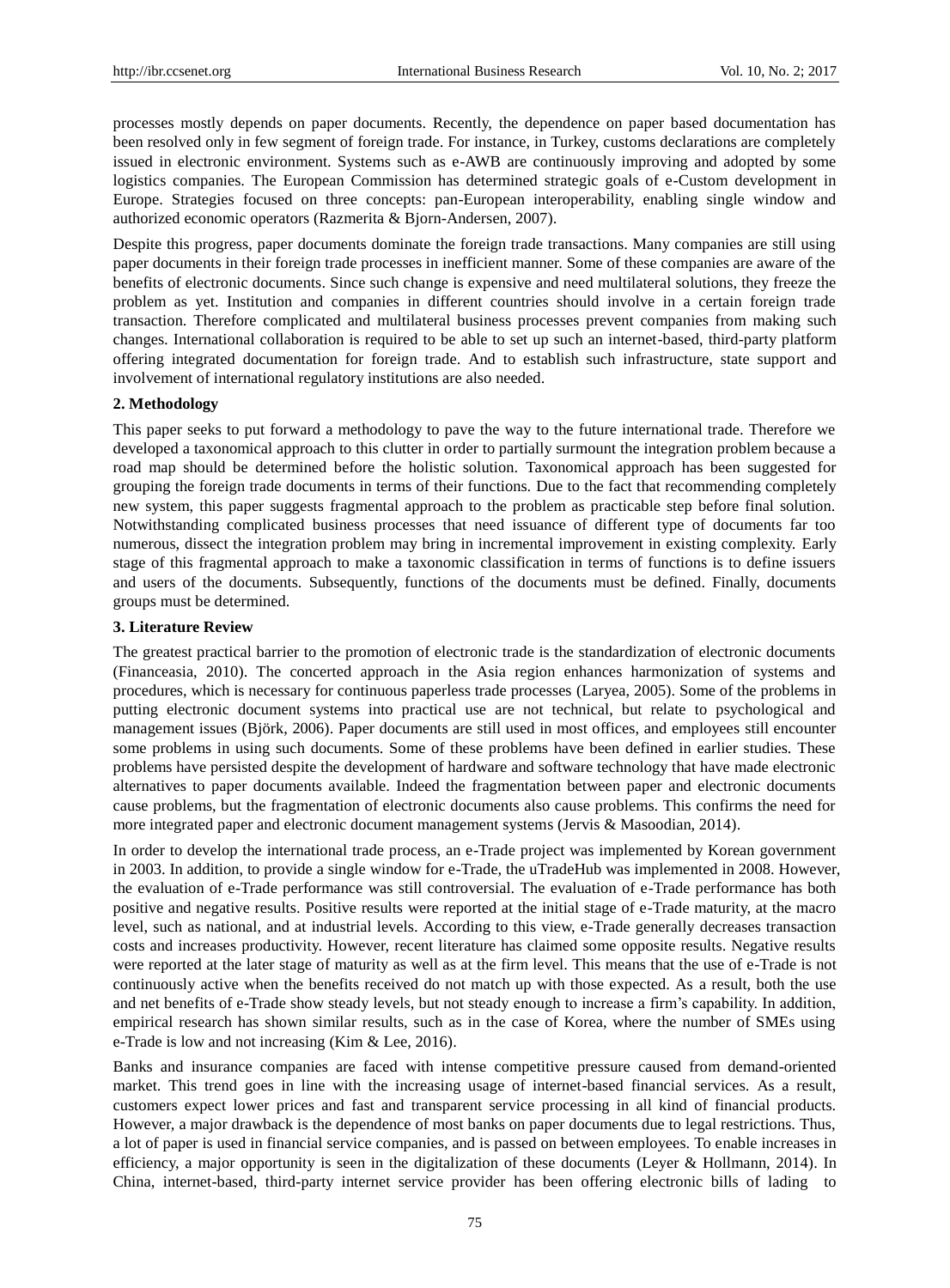facilitate international supply chain processes. But for changing user attitudes towards electronic bills of lading, there is a need to build trust (Mei & Dinwoodie, 2005). Results regarding attitude of the users was dubious because electronic documents are conspicuously advantageous. Benefits such as cost reduction, shorter transaction time, elimination of archive problem and prevention of fraud are undeniable. Employees" negative attitude against electronic document system most probably arises from resistance to change and lack of system interoperability. Full web based usability and making possible all the related parties to use the integrated system simultaneously may eliminate user hesitations (Civelek & Sözer, İnternet Ticareti: Yeni EkoSosyal Sistem ve Ticaret Noktaları, 2003). Main participants of a foreign trade transaction are exporter, importer, carrier, insurance company, customs administration and bank. For full integration of all these parties need to come together.

To be able to conduct foreign trade by means of electronic documents, the existing foreign trade payment methods should also be simplified and adapted to the electronic environment. It is unnecessary to use the same detailed procedures. Electronic environment allows removing the difficulties of paper based business processes. In electronic environment it will be appropriate to use a single standard to replace classical payment methods if possible (Civelek, Uca, & Çemberci, 2015) such as BPO.

Standardization of electronic documents has an important role for increasing the connectivity of all parties involved in the global supply chain processes and automating international trade in the global supply chain. Therefore web-based supply chain system has become an increasingly important goal and got much attention from governments and international organizations as well. There have been many theoretical, technological and practical literatures on e-SCM, but relatively few on the global e-SCM, especially focusing on the automation of information flow in the global business. In Table 1, four procedures involved in international trade transaction are shown (Moon, Shim, & Kim, 2011).

The most important success factors in the transactions and information exchange among global business partners is the standardization of electronic documents. These indisputably lead to the conclusion that integrated electronic document system is certainly needed. The single window can be defined as a facility that allows parties involved in trade and transport to share standardized trade-related information and/or issue documents in a single system to fulfill all the requirements of the foreign trade transactions. According to staged approach to single window leads full integration of all the parties involved in foreign trade transactions.

As shown in Table 2, staged approach envisages five stages to developing ideal single window. Indeed, many developed countries do not have a national single window or have only recently started to work on single window implementation. Most countries of the European Union, for example, have no national single window.

| <b>Procedures</b>            | <b>Activities</b>                                      |  |
|------------------------------|--------------------------------------------------------|--|
|                              | Establish a contract                                   |  |
|                              | Order goods                                            |  |
|                              | Advise on delivery                                     |  |
|                              | Request payment                                        |  |
| Commercial Procedures        | Packing                                                |  |
|                              | Inspection                                             |  |
|                              | Certification                                          |  |
|                              | Accreditation                                          |  |
|                              | Warehousing                                            |  |
|                              | Establish a transport contract                         |  |
| <b>Transport Procedures</b>  | Receipt, shipment and deliver of goods                 |  |
|                              | Provide waybills, goods receipts, status reports, etc. |  |
|                              | Obtain import/export licenses                          |  |
|                              | Provide customs declarations                           |  |
| <b>Regulatory Procedures</b> | Provide cargo declaration                              |  |
|                              | Apply trade security procedures                        |  |
|                              | Clear goods for export/import                          |  |
|                              | Provide credit rating                                  |  |
|                              | Provide insurance                                      |  |
| <b>Financial Procedures</b>  | Provide credit                                         |  |
|                              | Execute payment                                        |  |
|                              | Issue statements                                       |  |

Table 1. Four Procedures Involved In International Trade Transaction

Source: (Moon, Shim, & Kim, 2011)

On the other hand, many countries in Africa, Asia and Latin America have started or completed national single windows. As first stage, some limited forms of the single window have been established. Prevalent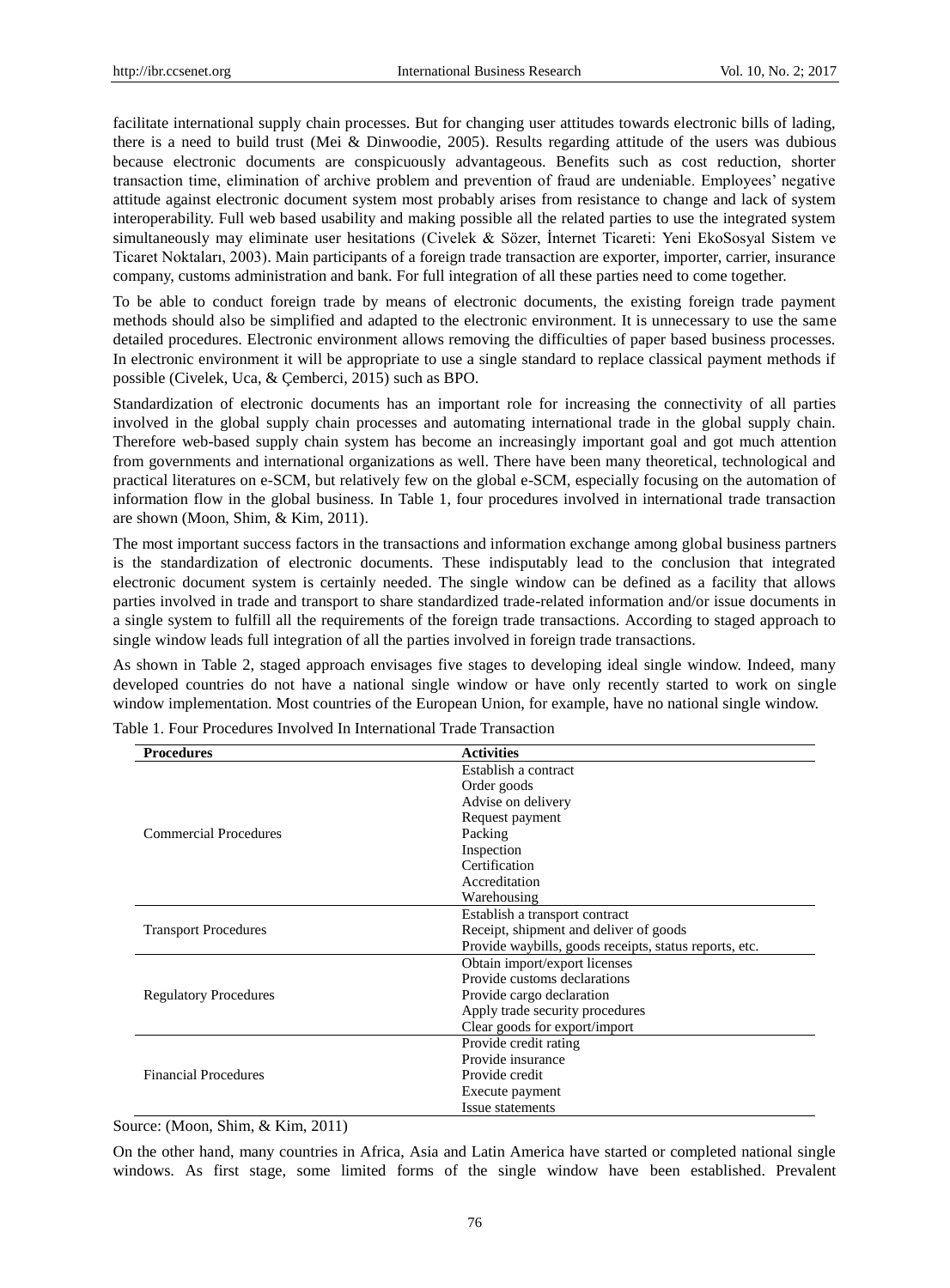implementation of these limited forms is customs single windows. This essentially provides a single interface between the trading community and the Customs Authority. In some cases of single window have been implemented in subnational level, whereby the local trade community and regulatory agencies can be grouped together at city or provincial level to establish a trade community single window platform (Tsen, 2011). These attempts do not lead the final solution because an international electronic document platform is needed to integrate all the parties involved in a foreign trade transaction. Partial and local electronic documents platforms do never get the desired results.

As shown in Table 2 staged approach contemplates step by step improvement starting customs transactions to transport documents and e-payment. But there is a need for a revolutionary breakthrough to integrate international transactions in supply chain processes.

Studying on preparation of the electronic version of each paper document issued in supply chain should be abandoned because issuance separate document in electronic environment is not necessary. A unique platform having the functions of all documents can replace paper documents. Definition of the documents can evolve. Consecutive functions can be assigned on a single document title. Mind set should be changed and new document titles should be created. Electronic trade facilitation entails the establishment of online trade platforms through which all the parties involved in trade (exporters, importers, customs brokers, carriers, freight forwarders, financial institutions and relevant government agencies) interact with each other electronically (McMaster, 2006). Trade facilitation is a concept that considers the simplification, harmonization, standardization and modernization of trade procedures.

| <b>Stages</b>         | <b>Activities</b>                                                                                                                     |
|-----------------------|---------------------------------------------------------------------------------------------------------------------------------------|
| $1st$ Stage           | Paperless customs, e-payment for customs duty, container loading list, simple e-documents exchange with<br>port or terminal authority |
| 2 <sup>nd</sup> Stage | Connecting other government IT systems, e-permit exchange with paperless customs system                                               |
| $3rd$ Stage           | e-Documents exchange stakeholders within the port community                                                                           |
| $4th$ Stage           | An integrated national logistics platform with also trader and logistics service providers                                            |
| $5th$ Stage           | A regional information exchange system                                                                                                |
| $\sim$ $\sim$ $\sim$  | -----                                                                                                                                 |

Table 2. Staged approach to developing a single window

Source: (Tsen, 2011)

Its principle aim is to reduce transaction costs in international trade, especially those between business and government actors at the national border.

#### Table 3. International Involving Parties

| <b>Types of Involvement</b> | <b>Parties</b>             |
|-----------------------------|----------------------------|
|                             | Exporter                   |
|                             | Importer                   |
|                             | Manufacturer               |
| Purchasing & Supplying      | Shipper                    |
|                             | Consignee                  |
|                             | <b>Commission Agent</b>    |
|                             | <b>Export Agent</b>        |
|                             | <b>Chamber of Commerce</b> |
|                             | Consular                   |
| Regulation                  | Customs                    |
|                             | Inspection company         |
| <b>Financial Activities</b> | Bank                       |
|                             | Insurer                    |
|                             | Carrier                    |
| Carriage                    | Freight forwarder          |

It is defined by the WTO as: The simplification and harmonization of international trade procedures where trade procedures are the activities, practices and formalities involved in collecting, presenting, communicating and processing data required for the movement of goods in international trade. International trade operations are substantially complex, involving many parties and operational steps (Grainger, 2007). In Table 3 some of the involving parties are shown. In order to reduce the complexity of international trade transactions and the costs related to them, the United Nations Centre for Trade Facilitation and Electronic Business (UN/CEFACT) recommends the implementation of the following measures (De, 2011):

- Simplify and harmonize trade procedures and, where possible, eliminate unnecessary ones.
- Simplify and coordinate administrative procedures at border crossings.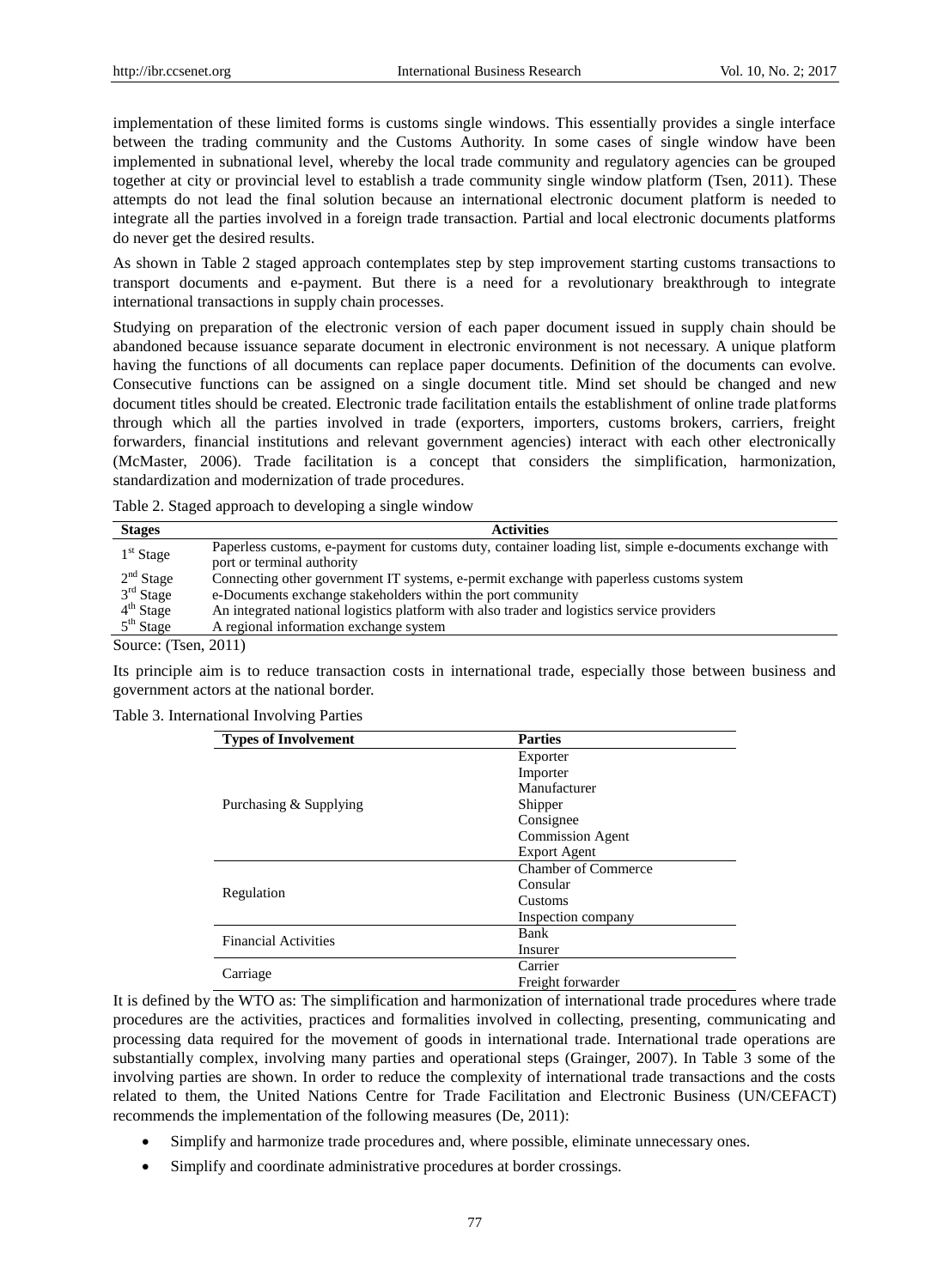- Simplify payment systems.
- Simplify, standardize and harmonize the documents required for trade transactions.
- Facilitate the flow of information that controls the movement of goods throughout the transaction (e.g. by applying information and communication technology).
- Enhance trust assessment through better exchange of information.

Steps toward an electronic single window and paperless trade environment are recommended as follows (De, 2011):

- Business process analysis
- Process simplification and harmonization
- Documents simplification and alignment
- National data harmonization
- Cross-border data harmonization and exchange
- e-Single Window and Paperless Trade platform

# **4. Towards the Final Solution**

# *4.1 Paperless Customs*

Digitalization of customs processes plays an important role in the simplifying and facilitating trade. Many customs authorities around the world have recently put in place major modernization projects not only through their own national vision and initiatives but also with and under the guidance and assistance of international organizations (World Bank, IMF, WTO, WCO etc.) to facilitate trade, strengthen customs control and enable risk management more effectively (Wulf & McLinden , 2005). As such, amongst those emerging economies that have being going through customs modernization, Turkey stands in the leading position as the country has transformed from a paper-based customs processes to an electronic one in such a short period of time together with the implementation of customs union agreement with EU signed and entered into force since 1996. Not only with brand new customs law (which is quasi-identical to EU Customs Code) introducing more liberal customs procedures and regimes replaced the archaic-one reminiscent of the protectionist era of 70s and 80s, but also a major customs modernization project was kicked off in parallel with the World Bank financial assistance program which provided an impetus to complete overhaul of manual processes where pen and paper were to be taken over then by computers and EDI (Electronic Data Interchange). And yet the process was and is by no means an end but only a start of a new way of life for customs and trade community. In fact, as of now, data is still being supplemented with the hardcopy print-outs of declarations and supporting documents, originally signed and submitted to Turkish Customs continuing to cause unnecessary costs and workloads. Elimination of hard-copy paperwork hand-over process and accepting the electronic data as a "sole medium" to complete customs formalities will therefore further enhance the digitalization of Customs Processes as this would be the ultimate aim. Nevertheless number of initiative came one after another towards a complete paperless customs environment. Amongst which is currently taking place is "single window" initiative where necessary local authority permission process under the remit of each and every ministerial functions to be enacted via an electronic system. Once an operator has uploaded the data and necessary paperwork in the system then approval process would take place electronically in the background between customs and concerning public authorities hence eliminating physical handling and follow up. This not only reduces the cost of transaction but also increases the speed, effectiveness and control. To further improve the process, it is advised that an operator should be given the right of a "single registration" at the front-end without going through multiple registration process at each and every ministerial level so as to eliminate an upload of identical registry documents every now and then (Çelebi, 2016).

# *4.2 Bank Payment Obligation*

BPO (Bank Payment Obligation) is another new payment method which allows for the electronic presentation of data that has been extracted from the underlying paper or electronic documents. BPO is a new payment method which combines security of the L/C (Letter of Credit) with easiness of the Open Account. On one hand, it can complement banks" ability to assist in open account trade with a range of risk mitigation, payment assurance and financing options. On the other hand, leading enterprises and corporates have used BPO to reduce the cost and eliminate the commonly recognized operational inefficiencies associated with documentary letters of credit. BPO has been developed by SWIFT (*Society for Worldwide Interbank Financial Telecommunication*) and ruled by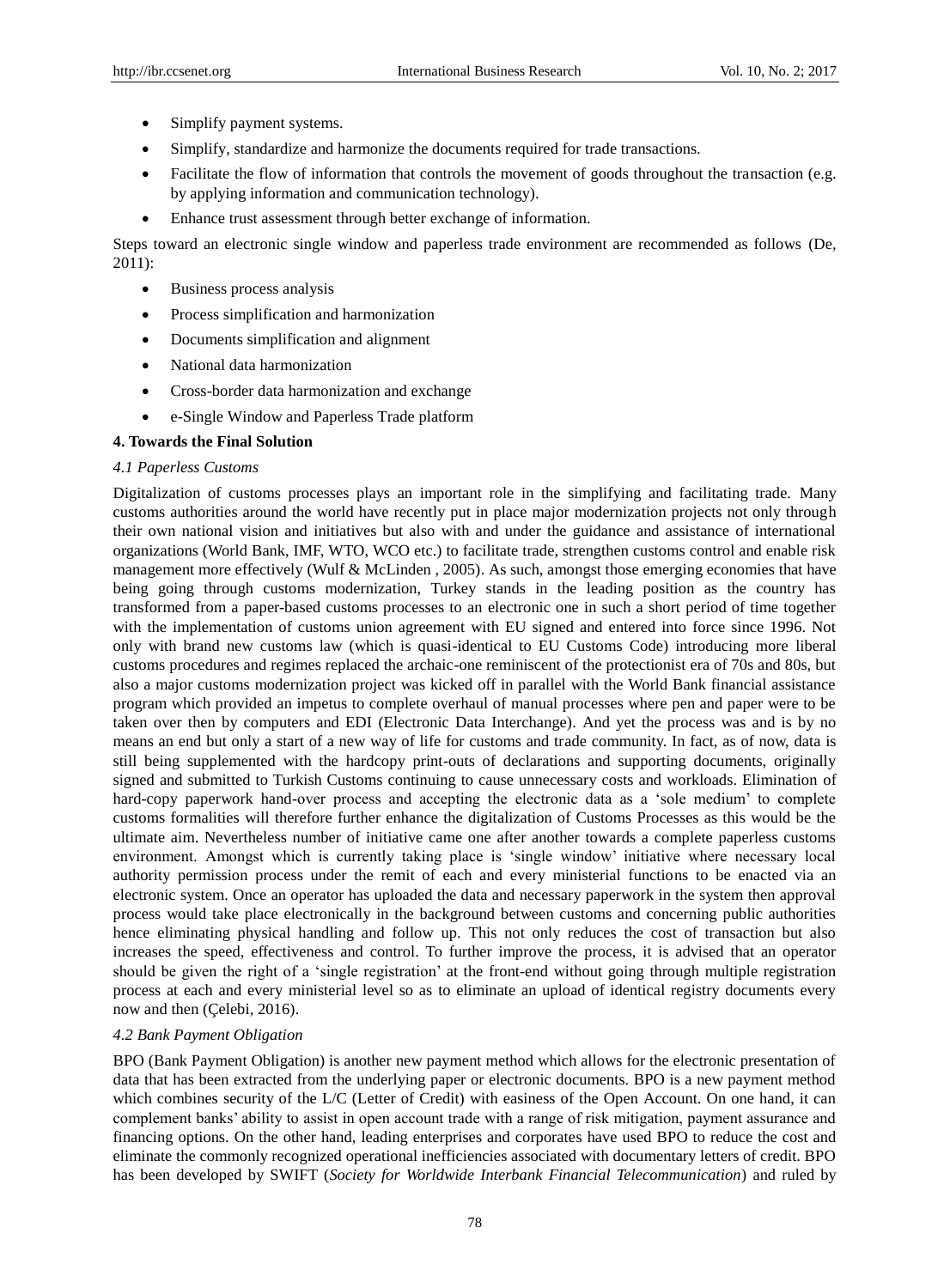ICC (*International Chamber of Commerce*), Paris. It strongly supports using of the electronic documents in trade whether in domestic or international. BPO works on an electronic platform which called TMA (Transaction Matching Application). Firstly, Buyer or Seller send their Purchase Order information their banks to enter the electronic platform i.e.TMA, to be ready for matching the data sets after shipment with a baseline that had been entered before shipment. For this purpose a baseline creates with that information in the TMA waits for making matching, henceforth buyer bank takes an irrevocable obligation and called "Obligor bank". After a shipment seller send his data sets that has been extracted from the underlying paper or electronic documents. TMA starts matching transaction in order to produce a report as data match or mismatch. If TMA sends a "Data Match Report" to involved parties then the Obligor pays at sight or incurs a deferred payment obligation according to the condition of the BPO in the baseline (Özalp, 2014).

| <b>CLASS</b>                    | <b>TITLE</b>                 | <b>FUNCTION</b>                                                                    | <b>ISSUER</b>                                                                             | <b>OTHER PARTIES</b><br>THAT CAN ADD<br><b>INFORMATION</b> | <b>BEING VIEWED BY</b>                                                                                |
|---------------------------------|------------------------------|------------------------------------------------------------------------------------|-------------------------------------------------------------------------------------------|------------------------------------------------------------|-------------------------------------------------------------------------------------------------------|
| TRANSPORT                       | <b>Bill of Lading</b>        | Receipt of the Goods<br>and/or Shipment of the<br>Goods and possession<br>of goods | "Carrier"<br>"Agent of the<br>$\hbox{or}$<br>Carrier" or "Master"                         | Banks                                                      | Shipper,<br>Consignee,<br>Banks,<br><b>Customs Agent</b>                                              |
|                                 | <b>CMR</b>                   | Shipment of the Goods                                                              | "Carrier"<br>"Agent<br>of<br>the<br>or                                                    | None                                                       | Shipper,<br>Consignee,<br>Banks,                                                                      |
|                                 | Air Waybill                  | Shipment of the Goods                                                              | Carrier"<br>"Carrier"<br>"Agent<br>of<br>the<br>$\hbox{or}$<br>Carrier"                   | (Non-negotiable)<br>None<br>(Non-negotiable)               | <b>Customs Agent</b><br>Consignee,<br>Banks,<br>Shipper,<br><b>Customs Agent</b>                      |
|                                 | Rail Waybill                 | Receipt of the Goods                                                               | "Agent<br>of the<br>"Carrier"<br><b>or</b><br>Carrier"                                    | None<br>(Non-negotiable)                                   | Shipper,<br>Consignee,<br>Banks,<br>Customs Agent                                                     |
|                                 | <b>FCR</b>                   | Receipt of the Goods                                                               | Forwarder                                                                                 | None<br>(Non-negotiable)                                   | Shipper,<br>Consignee,<br>Banks.<br><b>Customs Agent</b>                                              |
| <b>INSURANCE</b>                | Insurance<br>Policy          | Insure<br>the<br>goods<br>the risks of<br>against<br>logistics processes           | Insurance company or agent                                                                | Banks                                                      | Shipper,<br>Consignee,<br>Banks,<br><b>Customs Agent</b>                                              |
|                                 | Insurance<br>Certificate     | Insure<br>the<br>goods<br>the risks<br>of<br>against<br>logistics processes        | Insurance company or agent                                                                | <b>Banks</b>                                               | Consignee,<br>Shipper,<br>Banks,<br><b>Customs Agent</b>                                              |
| <b>MOVEMENT &amp;</b><br>ORIGIN | Certificate of<br>Origin     | Signify the origin of<br>the goods                                                 | Issued by exporter and legalized<br>by local chamber of commerce<br>and customs authority | chamber<br>of<br>commerce,<br>customs<br>authority         | Departure customs,<br>destination<br>consignee,<br>customs,<br>banks,<br>forwarders, customs agent    |
|                                 | A.TR                         | Signify the origin of<br>the goods                                                 | Issued by exporter and legalized<br>by local chamber of commerce<br>and customs authority | chamber<br>of<br>commerce,<br>customs<br>authority         | destination<br>Departure customs,<br>customs.<br>consignee,<br>banks.<br>forwarders, customs agent    |
|                                 | Eur.1                        | Signify the origin of<br>the goods                                                 | Issued by exporter and legalized<br>by local chamber of commerce<br>and customs authority | chamber<br>of<br>commerce.<br>customs<br>authority         | destination<br>Departure customs,<br>consignee,<br>customs,<br>banks,<br>forwarders, customs agent    |
|                                 | Form A                       | Signify the origin of<br>the goods                                                 | Issued by exporter and legalized<br>by local chamber of commerce<br>and customs authority | chamber<br>of<br>commerce,<br>customs<br>authority         | destination<br>Departure<br>customs,<br>customs,<br>consignee,<br>banks.<br>forwarders, customs agent |
|                                 | Form B                       | Signify the origin of<br>the goods                                                 | Issued by exporter and legalized<br>by local chamber of commerce<br>and customs authority | chamber<br>of<br>commerce,<br>customs<br>authority         | destination<br>Departure<br>customs,<br>consignee,<br>customs,<br>banks,<br>forwarders, customs agent |
| CONFORMANCE                     | Analysis<br>Certificate      | Signify the chemical<br>analysis results                                           | Laboratories                                                                              | None                                                       | destination<br>Departure<br>customs,<br>customs,<br>consignee,<br>banks,<br>forwarders, customs agent |
|                                 | Health<br>Certificate        | Signify health of the<br>products                                                  | live stocks and their Minister of Agriculture                                             | None                                                       | destination<br>Departure<br>customs,<br>consignee,<br>customs,<br>banks,<br>forwarders, customs agent |
|                                 | Phytosanitary<br>Certificate | Signify health of the<br>plants<br>and<br>herbal<br>products                       | Minister of Agriculture                                                                   | None                                                       | destination<br>Departure<br>customs,<br>customs,<br>consignee,<br>banks,<br>forwarders, customs agent |
| <b>INVOICE</b>                  | Proforma                     | Proposal<br>and/or<br>acceptance of the order                                      | Exporter                                                                                  | Importer                                                   | Importer                                                                                              |
|                                 | Commercial<br>Invoice        | Certify the final sale                                                             | Exporter                                                                                  | None                                                       | Departure customs,<br>destination<br>customs,<br>importer,<br>banks,<br>forwarders, customs agent     |
|                                 | Freight<br>Invoice           | Certify<br>freight<br>the<br>amount                                                | Transporter                                                                               | None                                                       | Departure customs,<br>destination<br>customs,<br>importer,<br>banks,<br>forwarders, customs agent     |

Table 4. Taxonomic Classification of Foreign Trade Document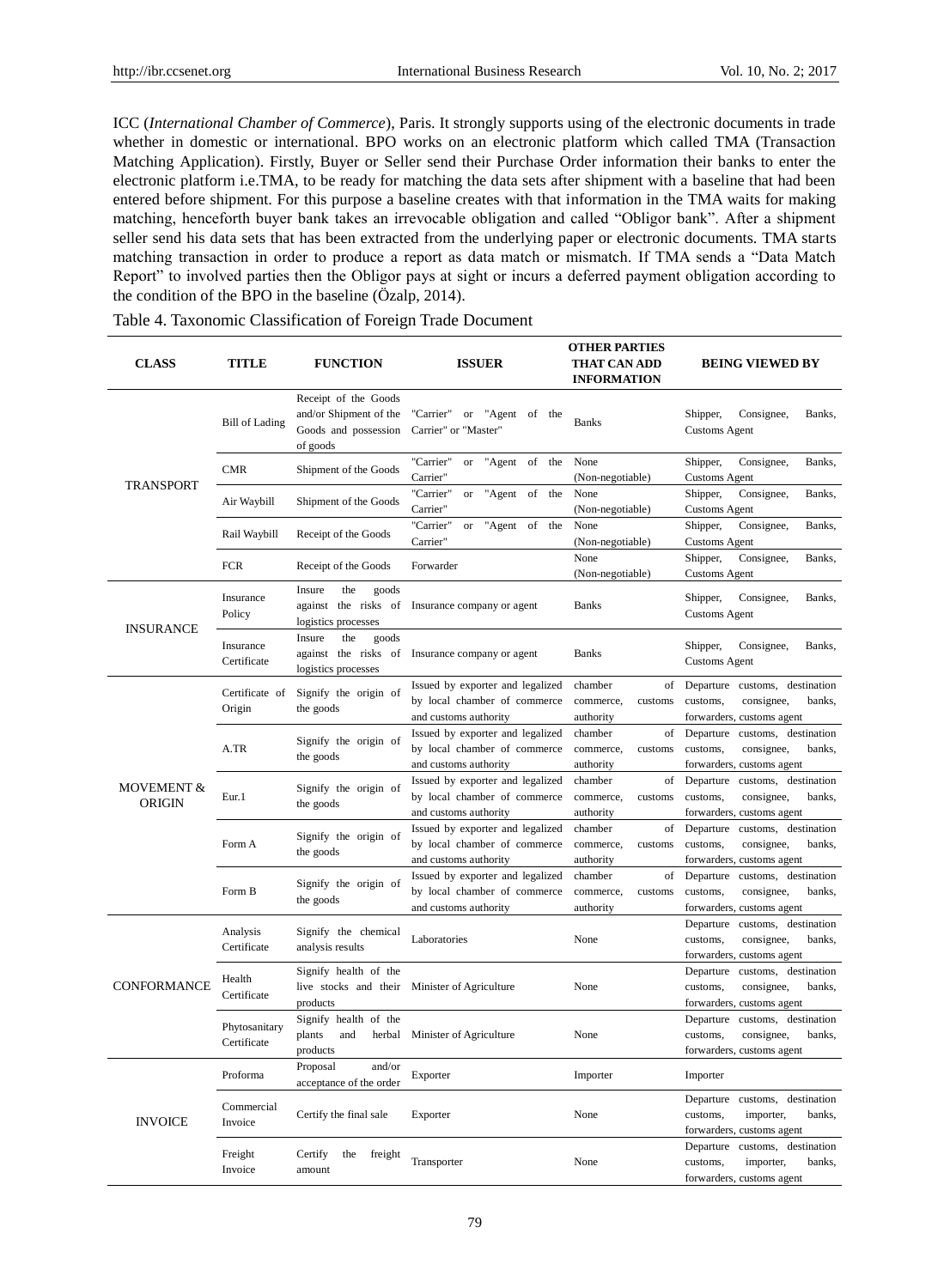|                   | Inspection  | Certifies the goods                                    |      |                 |
|-------------------|-------------|--------------------------------------------------------|------|-----------------|
| <b>INSPECTION</b> |             | (Surveillance) meets the required Inspection Companies | None | Importer, Banks |
|                   | Certificate | specifications                                         |      |                 |

#### **5. Discussion & Conclusion**

Inclusion of e-Signature into internet of things and M2M technologies can make it possible to reach completely paperless trade processes. In the future no-Document in trade process will be discussed instead of paperless trade (Cisco, 2015). Technological innovations in recent years have resulted in paper based documentation will be completely abandoned in all business processes, however the paper-based processes still prevail in foreign trade transactions due to complicated business processes. Institution and companies in different countries involved in foreign trade transactions. Therefore integrative solutions are needed.

In this paper the integration problem in foreign trade documents is defined. Then detailed literature review has been performed. Subsequently, opinions of the professional have been received for seeing the real procedures. After discussing, literature and practices have been synthesized and partial solution grouping the foreign trade documents in terms of their functions has been suggested. To constitute a base for the initial step of the road to integrated foreign trade document a taxonomical table has been prepared. Aim of this table to guide the firms that search for solutions to develop electronic equivalent of paper based documents.

#### **References**

- Björk, B. C. (2006). Electronic document management in temporary project organisations-Construction industry experiences. *Online Information Review, 30*(6), 644-655. <https://doi.org/10.1108/14684520610716144>
- Cisco, A. C. (2015). *Internet of Things in Logistics.* Toisdorf: DHL Trend Researc and Cisco Consulting Services.
- Civelek, M. E., & Sözer, E. G. (2003). *İnternet Ticareti: Yeni EkoSosyal Sistem ve Ticaret Noktaları.* İstanbul: Beta Basım.
- Civelek, M. E., Uca, N., & Çemberci, M. (2015). eUCP and Electronic Commerce Investments:e-Signature and Paperless Foreign Trade. *Eurasian Acadeny of Sciences Eurasian Business & Economics Journal, 3*(1), 60-70.
- Çelebi, Ü. (2016). *The Impact of Logistics Performance upon Economic Growth: A Proposal of a Conceptual Model from the perspective of EU-Turkey Customs Union Dynamic Effects. Working PhD thesis.* İstanbul: Istanbul University.
- De, P. (2011). *Trade Facilitation in India: An Analysis of Trade Processes and Procedures.* Bangkok: ARTNeT Working Paper Series.
- Financeasia. (2010). Attracting Corporate Customers through Paperless Trade. *Trade Finance Year Book* (s. 42-43). içinde Grainger, A. (2007). *Trade Facilitation: A Review.* Surrey: Trade Facilitation Consulting Ltd.
- Jervis, M., & Masoodian, M. (2014). How do people attempt to integrate the management of their paper and electronic documents? *Aslib Journal of Information, 66*(2), 134-155. <https://doi.org/10.1108/AJIM-01-2013-0007>
- Kim, H. M., & Lee, H. H. (2016). Asset specificity and capability of e-Trade performance: evidence from Korea. *Journal of Korea Trade, 20*(1), 2-20. <https://doi.org/10.1108/JKT-03-2016-001>
- Laryea, E. (2005). Facilitating Paperless International Trade: A Survey of Law and Policy in Asia. *International Review Of Law Computers, 19*(2), 121-142. <https://doi.org/10.1080/13600860500131200>
- Leyer, M., & Hollmann, M. (2014). Introduction of electronic documents: how business process simulation can help. *Business Process Management, 20*(6), 950-970. <https://doi.org/10.1108/BPMJ-05-2013-0062>
- Mcmaster, J. (2006). The Evolution of Electronic Trade Facilitation: Towards a Global Single Window Trade Portal. *The Electronic Journal of Information*, 1-19.
- Mei, Z., & Dinwoodie, J. (2005). Electronic shipping documentation in China"s international supply chains. *Supply Chain Management: An International Journal, 10*(3), 198-205. <https://doi.org/10.1108/13598540510606250>